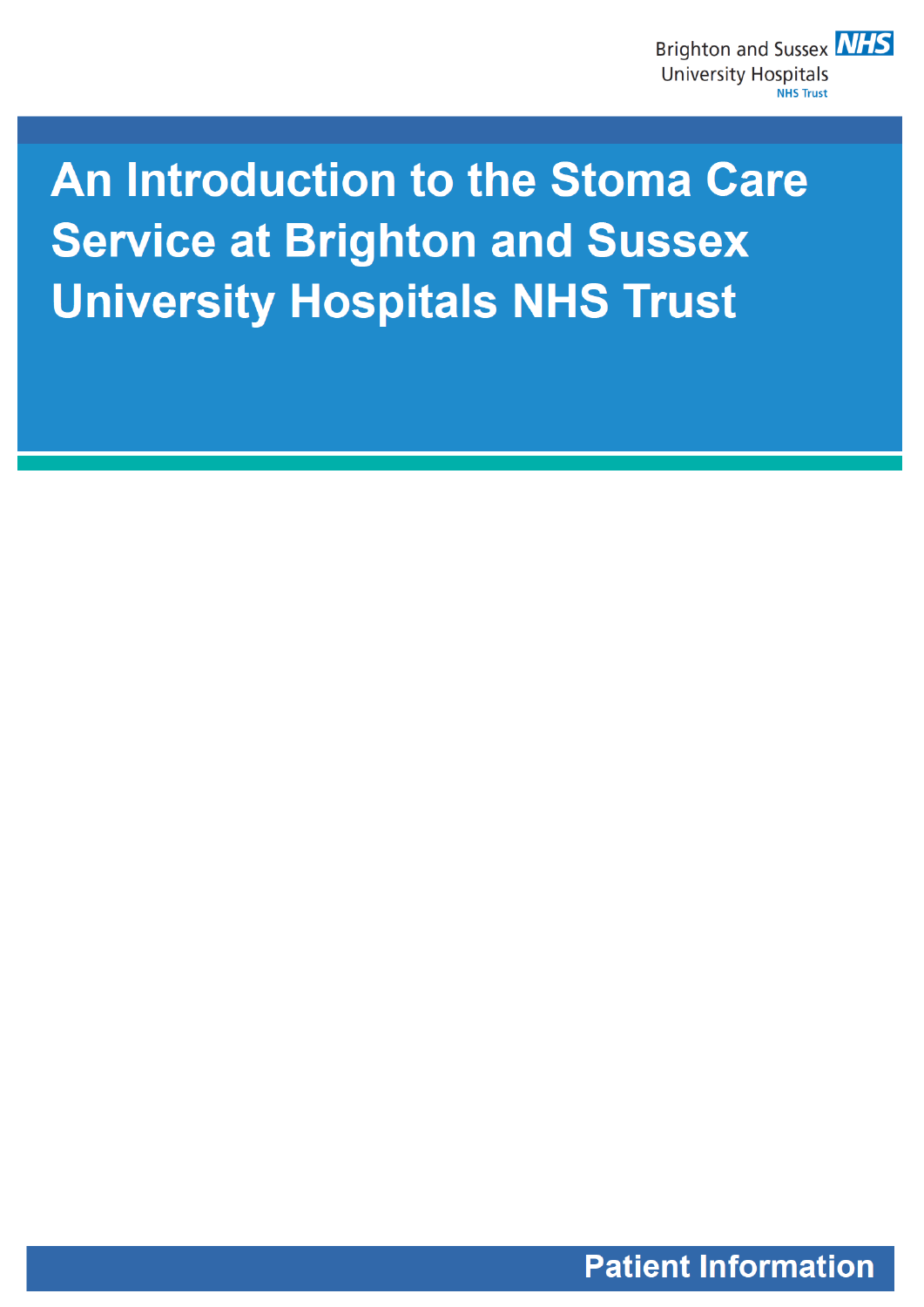We provide a nurse led service to patients, their families and carers for people who have a stoma or might need to have a stoma and for those who have an internal pouch.

Stoma Care Nurse Specialists (SCNS) are senior nurses with special training in stoma care. Some have specialist interests which include paediatric care, urology, cancer care or ileo-anal pouch care.

We offer support, training and information to help patients and carers gain independence with stoma care. We provide guidance on product choice, medication (in conjunction with your doctors), and diet and lifestyle issues.

This service is provided in both the hospital and the community setting where we provide support from the pre-operative stage, through to postoperative recovery and to optimising independence and quality of life. We receive referrals from a wide range of professionals.

We are happy to receive self-referrals from patients and their carers.

## **The Stoma Care Team**

| <b>Kate Evans</b>     | (Lead SCNS)          |
|-----------------------|----------------------|
| <b>Tina Walker</b>    | (SCNS)               |
| <b>Jenny Williams</b> | (SCNS)               |
| <b>Steph Howard</b>   | (SCNS)               |
| <b>Janice Bushell</b> | (SCNS)               |
| <b>Rosie Howell</b>   | (SCN)                |
| <b>Charlotte Rose</b> | (Team Administrator) |

We are supported in the community by a Community Stoma Care Nurse Specialist who may be the nurse that sees you.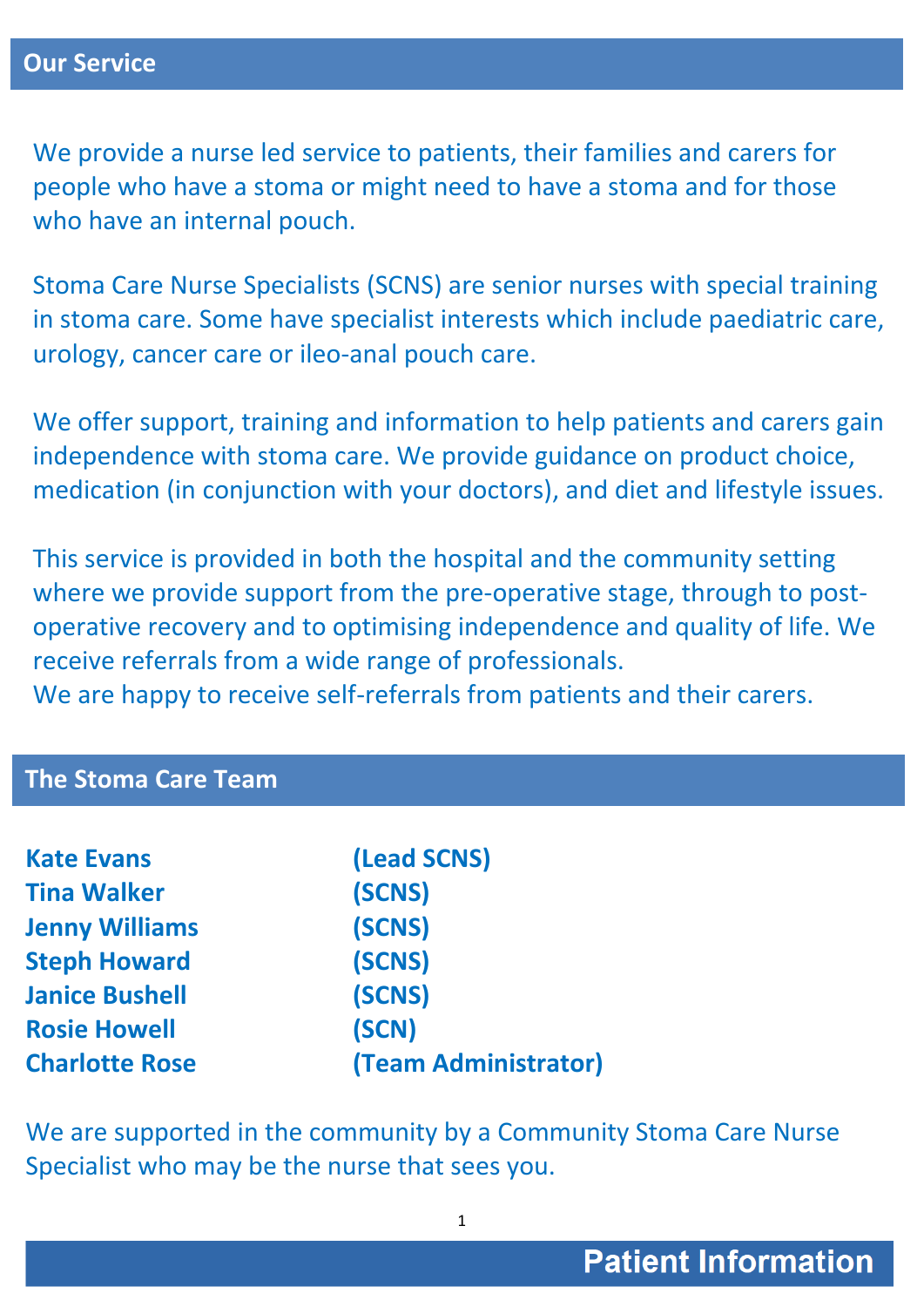### **The extended team**

We work closely with surgeons, dieticians, pharmacists, Cancer Specialist Nurses and the Inflammatory Bowel Disease Team with in the hospital and with your GP and Community Nursing teams in the community.

Some patients who come to Brighton or Haywards Heath for their operation may live outside our community area. In such cases you may be seen by your local Stoma Care team before your surgery and for longer term follow up.

### **How can you contact us?**

You can contact us via the message line on: 01273696955 ext 64215 (24 hour answer machine) or via email: [Bsu-tr.stomacaredepartment@nhs.net](mailto:Bsu-tr.stomacaredepartment@nhs.net)

The Stoma Care message line is an answer machine and email advice service and is not for emergencies.

A specialist nurse will respond as soon as is possible (this is normally on the same day if the call is left before 1pm and the next working day if left after 1pm). Please leave your name, hospital number or date of birth and a contact telephone number so we are able to call you back.

# **How can we see you for your appointments?**

We are able to see you in a number of locations which include hospital and community clinics as well as your place of residence.

We offer a home visit in the initial period following your surgery or if you are not well enough to attend one of our clinics. We also visit community hospitals, Nursing Homes and Residential Homes as required.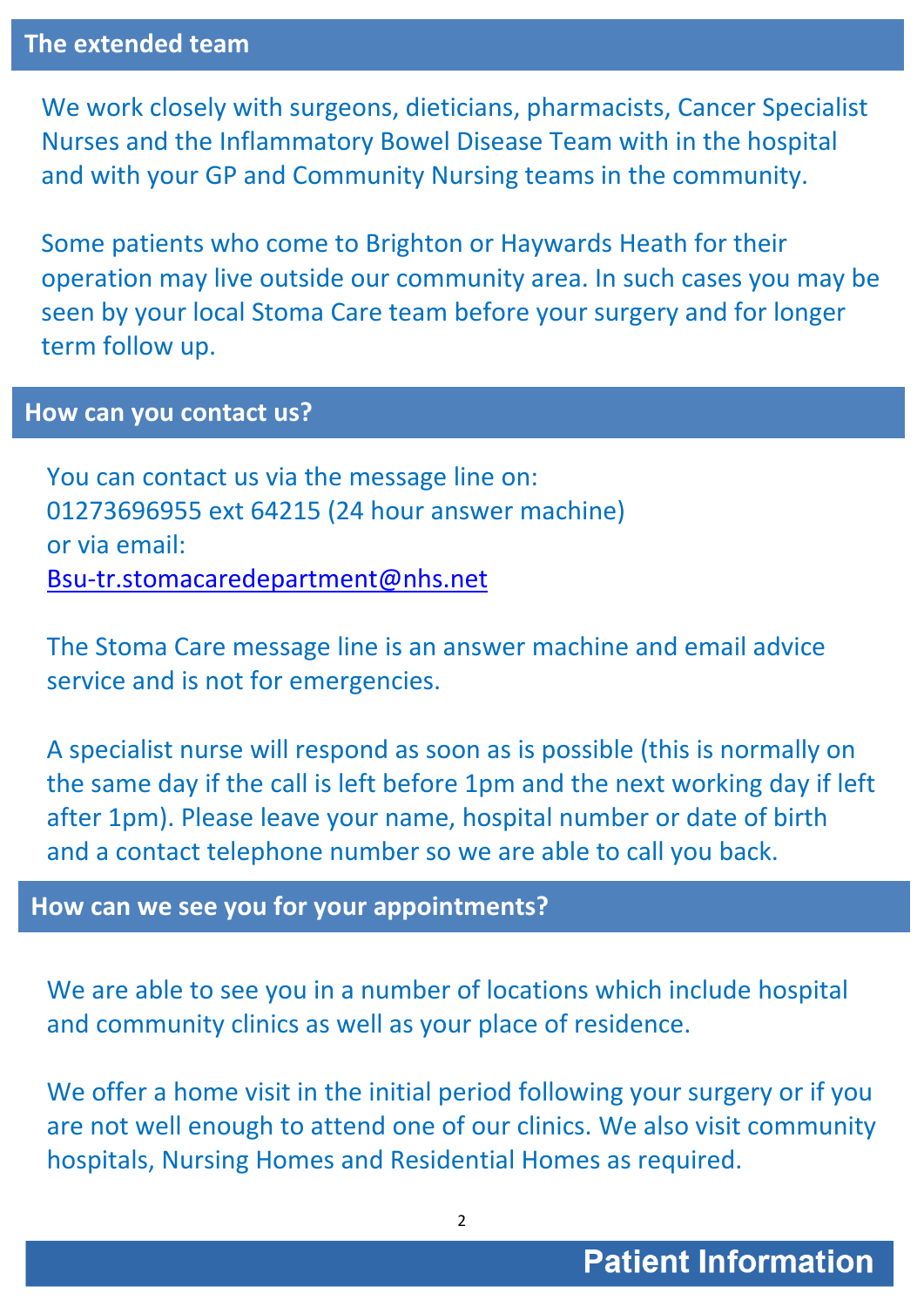# **We offer nurse-led clinics in the following locations:**

- Royal Sussex County Hospital, Brighton
- Princess Royal Hospital, Haywards Heath
- Mile Oak Medical Practice, Mile Oak
- Newhaven Rehabilitation Centre, Newhaven

Appointments are needed for all of the above clinics. Please do check carefully at which location your appointment is booked. If you are unable to attend your appointment please call the Stoma Care message line to cancel or rearrange.

# **Before your surgery**

We will receive a referral about your forth coming surgery and will aim to meet with you either in clinic or at home for an information session about your planned surgery. Some of our patients are seen where there is only a possibility of needing a stoma.

We will provide you with written information about your surgery and a Stoma Care Trainer Pack for you to practice with before you come to hospital.

We will also need to site mark you prior to surgery to ensure that, if a stoma is needed, it is placed in the correct position by your surgeon. It is important that this is done prior to your operation and may be done in advance of your admission date.

# **In hospital**

We work closely with the rest of your team to ensure that any needs for your stoma care are met and that stoma self-care skills are taught to you or your carer ensuring independence and a timely discharge. Sometimes it takes longer to learn to become independent with a stoma and you may require support from short term community services either as an inpatient or at home.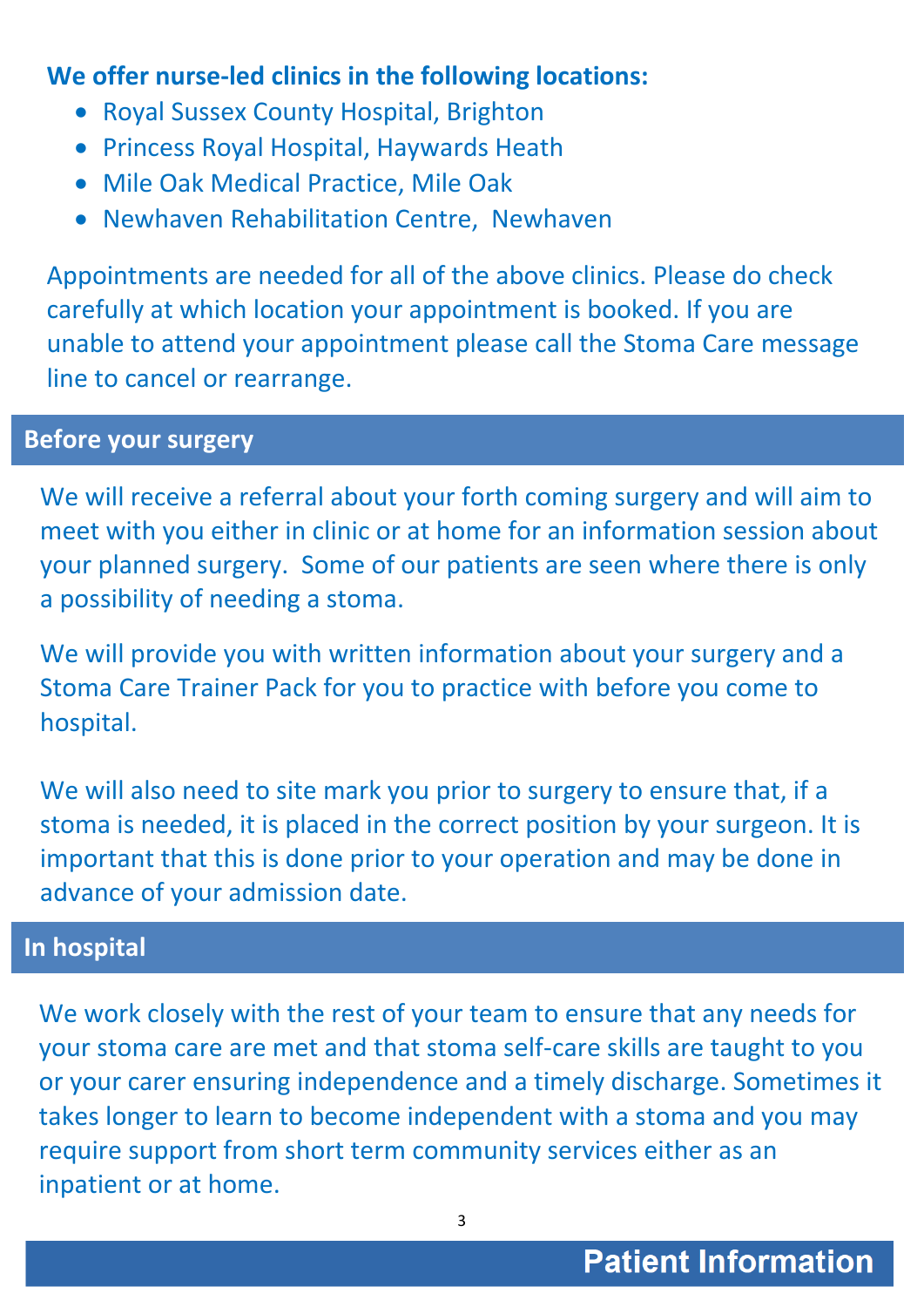| After your discharge from hospital |                                     |                                                                                                                                                                                                                                                         |
|------------------------------------|-------------------------------------|---------------------------------------------------------------------------------------------------------------------------------------------------------------------------------------------------------------------------------------------------------|
| Contact 1                          | 7-10 days after<br>leaving hospital | We aim to visit you at your home or place<br>of residence within $7 - 10$ days of leaving<br>hospital for a clinical review and to assess<br>your product requirements. If you are<br>well enough, we may ask you to come to<br>clinic for this review. |
| <b>Contact 2</b>                   | 2 weeks post-<br>discharge          | This may be at your home, at clinic or a<br>telephone review.                                                                                                                                                                                           |
| <b>Contact 3</b>                   | 4-6 weeks post-<br>discharge        | <b>Clinic</b>                                                                                                                                                                                                                                           |
| Contact 4                          | 3-6 months                          | <b>Clinic</b>                                                                                                                                                                                                                                           |
| <b>Contact 5</b>                   | 9-12 months                         | <b>Clinic</b>                                                                                                                                                                                                                                           |

You can of course call us via the message line if you have a problem that needs our attention before your scheduled appointment.

# **Where do I get my stoma care supplies from?**

All stoma care products need to be prescribed and can be obtained with a prescription from either a Home Delivery Company or your local pharmacy.

We communicate with your GP to ensure that you have the correct products prescribed for your needs. Your prescription may require review at times as your needs may change. Please contact the Stoma Care

#### Department if your product needs reviewing. **Getting involved**

If you are interested in supporting others living with a stoma please do let your Stoma Care Nurse know as we are able to put people in touch with each other for support. If you would like to sit on a patient's panel to help us develop and improve our service please do speak with one of the Stoma Care Team.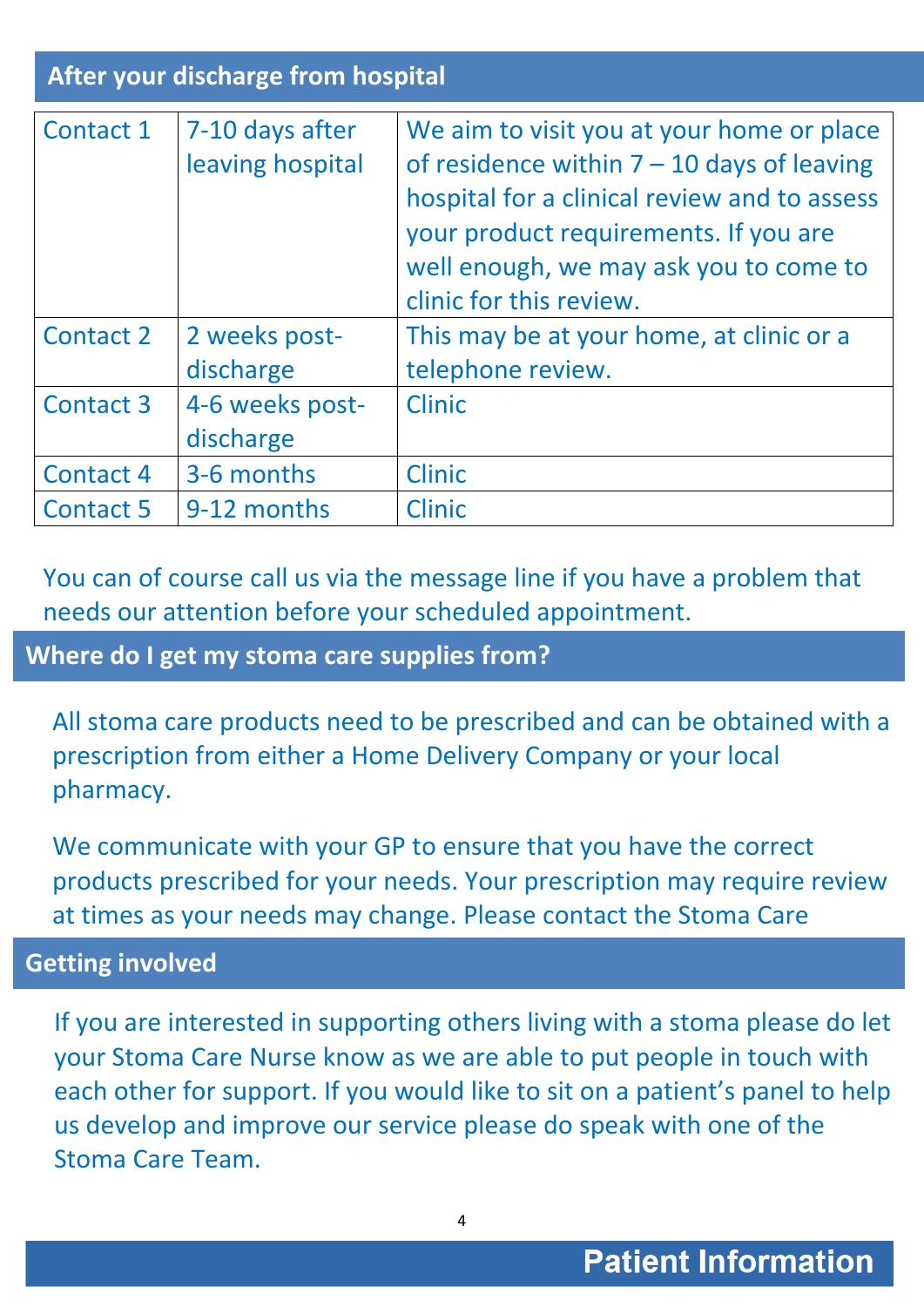# **Further Information**

# **Beating Bowel Cancer**

| Telephone: | 0208 973 0011                |
|------------|------------------------------|
| Email:     | nurse@beatingbowelcancer.org |
| Web:       | www.beatingbowelcancer.org   |

# **Chron's and Colitis UK**

| Telephone: | <b>Information line: 0845 130 2233</b> |
|------------|----------------------------------------|
| Web:       | www.chronsandcolitis.org.uk            |

# **Macmillan Cancer Support**

| Telephone: | 0808 808 0000        |
|------------|----------------------|
| Web:       | www.macmillan.org.uk |

# **Urostomy Association**

| Telephone: | 01386 430140                    |
|------------|---------------------------------|
| Email:     | info@urostomyassociation.org.uk |
| Web:       | www.urostomyassociation.org.uk  |

# **Colostomy Association (CA)**

| Helpline: | 0800 3284257                     |
|-----------|----------------------------------|
| Email:    | cass@colostomyassociation.org.uk |
| Web:      | www.colostomyassociation.org.uk  |

# **Ileostomy and Internal Pouch Association (IA)**

| Telephone: | 0800 0184724       |
|------------|--------------------|
| Email:     | info@iasupport.org |
| Web:       | www.iasupport.org  |

**Support After Stomas (SAS)** Please ask your Stoma Care Nurse for a flyer. **Our Contact Details** 

| <b>Stoma Care Answerphone:</b>              | 01273 696955 ext 4215              |
|---------------------------------------------|------------------------------------|
| <b>Stoma Care Appointments:</b>             | 01273 696955 ext 4215              |
| Main Outpatient Appointments: 0300 303 8360 |                                    |
| <b>Stoma Care Email:</b>                    | bsu-tr.stomacaredepartment@nhs.net |